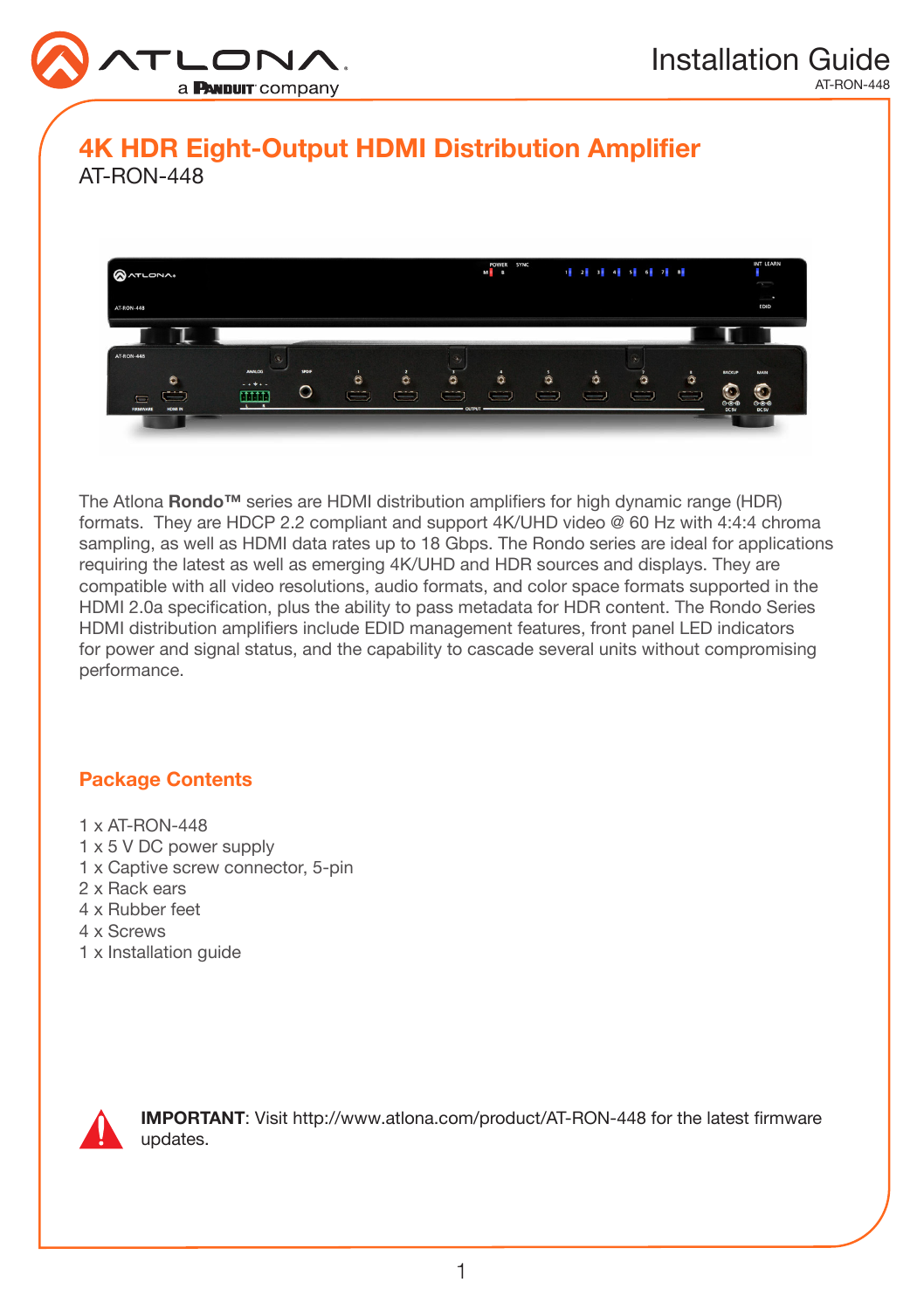

AT-RON-448

# Panel Descriptions



#### 1 POWER

This M LED indicator will glow solid red when the MAIN power supply is connected. The B LED indicator will glow solid red when a backup power supply is connected to the BACKUP power receptacle.

#### 2 SYNC

This LED indicator will glow solid blue when an active source is detected on the HDMI IN port.

#### 3 Output Indicators

These LED indicator will glow solid blue when a display or other sink device is connected to the HDMI OUT ports.

#### 4 INT

This LED indicator glows solid blue when the unit is using the built-in EDID.

#### 5 LEARN

This LED indicator glows solid blue when the unit is in "EDID learn" mode.

## 6 EDID button

Press this button to switch between "internal" and "learn" modes.

#### 7 FW

Connect a mini USB cable to this port to update the firmware.

#### 8 HDMI IN

Connect an HDMI cable from this port to a UHD/HD source.

#### 9 ANALOG

Connect the included 5-pin captive screw connector to this port to de-embed the input audio to an analog output device.

#### 10 SPDIF

Connect an RCA-type cable from this port to de-embed the input audio to a digital output device.

## 11 HDMI OUT 1 - 8

Connect an HDMI cable from each of these ports to a display or other sink device.

#### 12 DC 5V

Two power receptacles are provided: BACKUP and MAIN. If not using power supply redundancy, connect the included power supply to the MAIN power receptacle. If using a backup power supply (not included), then connect the backup power supply from the BACKUP power receptacle to an electrical outlet that is on a different circuit than the main power supply. Additional power supplies can be purchased through Atlona.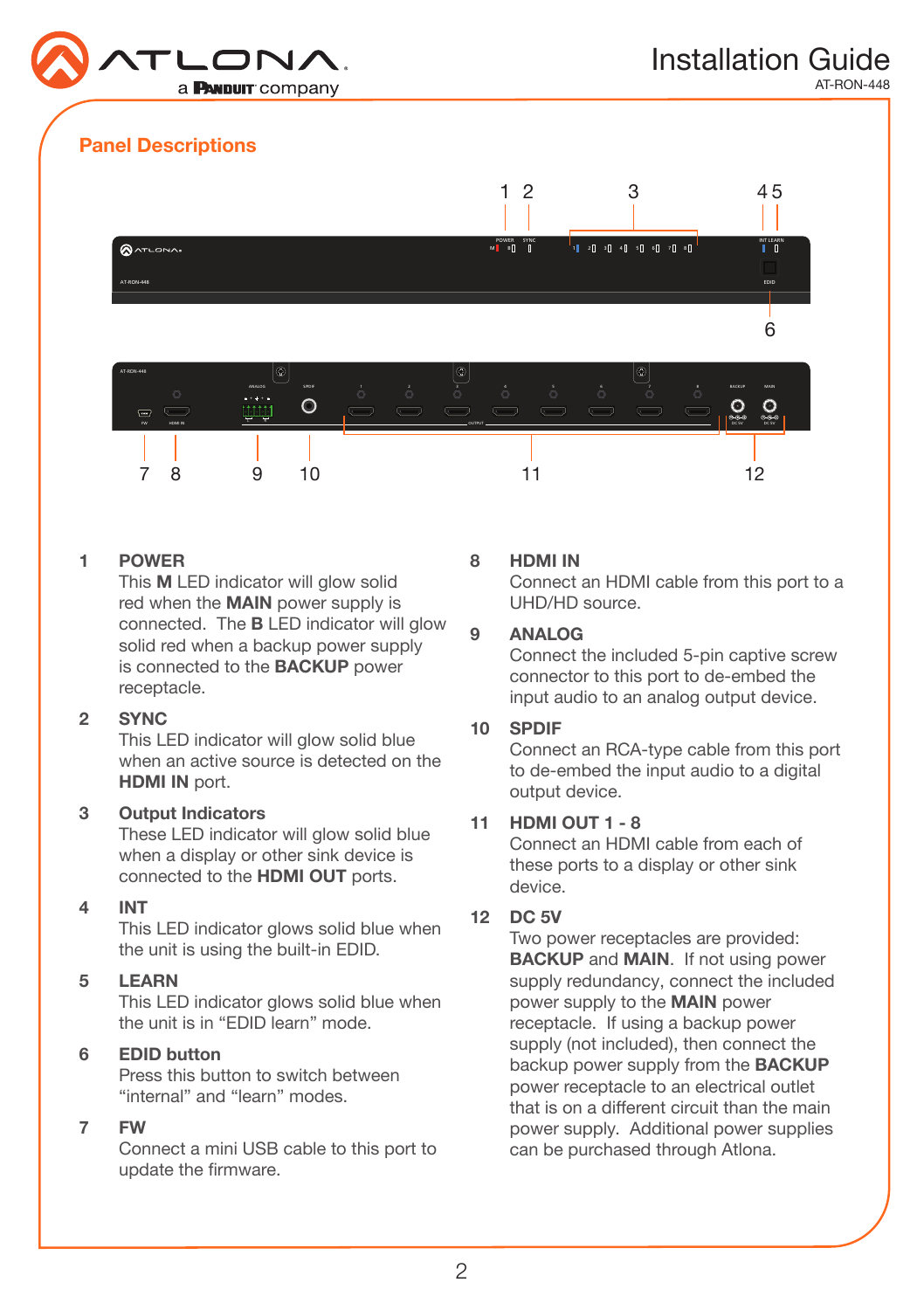

# Analog Audio De-Embedding

The AT-RON-448 provides the ability to de-embed two-channel balanced or unbalanced analog audio on the **ANALOG** port, using the included 5-pin captive screw connector. This step is optional.

Use wire strippers to remove enough insulation to allow each wire to be securely fastened to each terminal of the captive screw connector block and connect the wires as shown.



## Installation

- 1. Connect an HDMI cable from the UHD/HD source to the HDMI IN port on the AT-RON-448.
- 2. Connect up to eight display/sink devices to the **HDMI OUT** ports on the rear panel of the AT-RON-448.
- 3. OPTIONAL: Connect the included 5-pin captive screw connector from the **ANALOG** port to the input of an analog output device. Refer to the wiring instructions in the diagram above.
- 4. OPTIONAL: Connect an RCA-type cable from the SPDIF connector to the digital input of output device.
- 5. Connect the included power supply to the DC 5V power receptacle.



NOTE: If not using power supply redundancy, connect the included power supply to the **MAIN** power receptacle. If using a backup power supply (not included), then connect the backup power supply from the BACKUP power receptacle to an electrical outlet that is on a different circuit than the main power supply. Additional power supplies can be purchased through Atlona.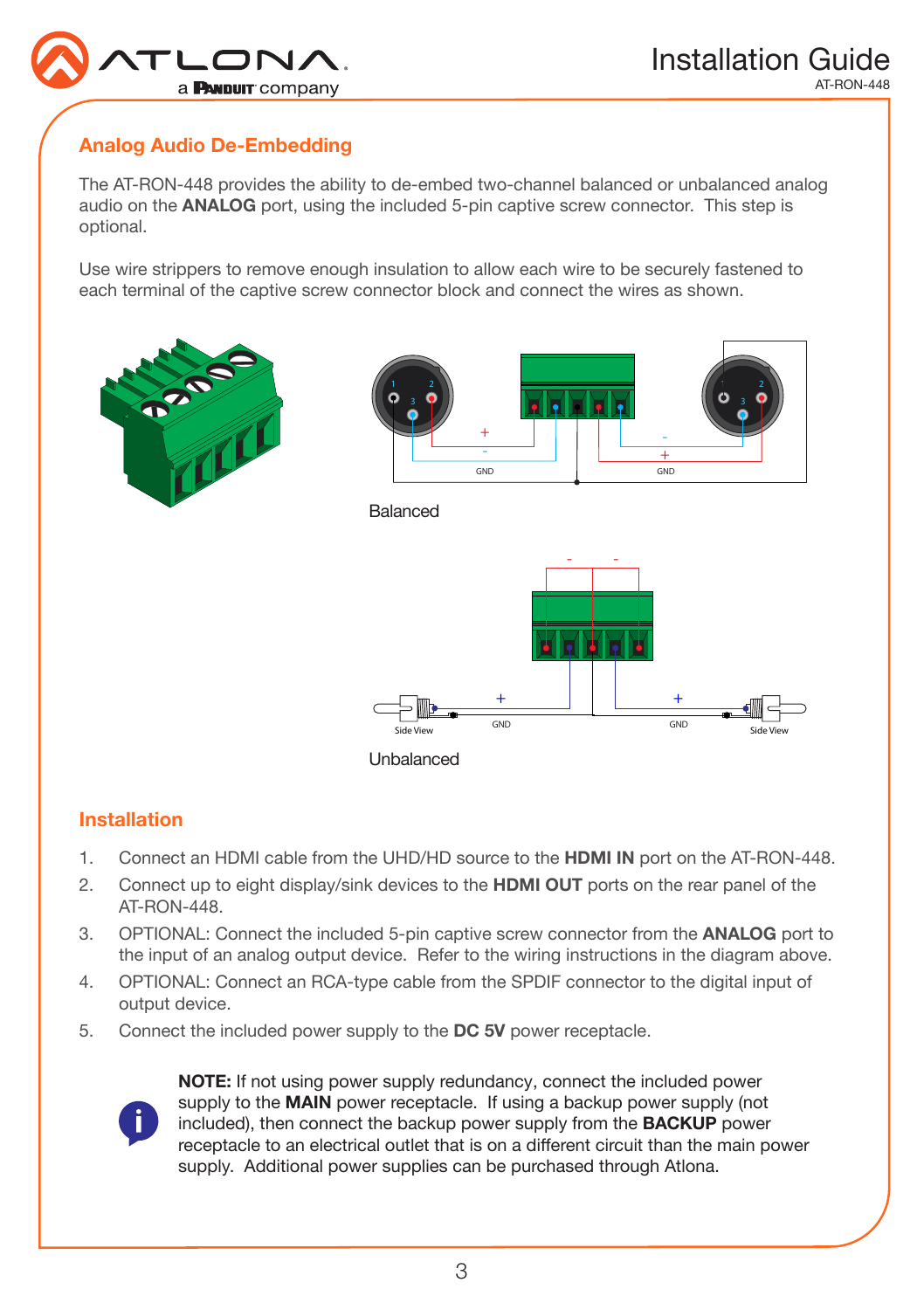

# EDID

The AT-RON-448 provides two EDID modes: internal (INT) and LEARN. Internal mode selects the highest common resolution and audio between the source and all displays.



NOTE: 4K, 3D, and multichannel audio may not be available when using INT (internal) EDID mode. When using this mode, the AT-RON-448 will build an EDID, based on the capabilities of each display that is connected.

LEARN mode will copy the EDID information of the display/sink connected to the HDMI OUT 1 port.

To learn and EDID from the connected sink, press and hold the EDID button. While the EDID is being learned, the LEARN LED will blink. EDID learn is complete when the LEARN LED glows solid blue.

## Mounting Instructions

The AT-RON-448 provides two rack ears, which can be used to mount the unit in a standard rack unit.

## Rack installation

1. Remove the front two case screws from the sides of the case.

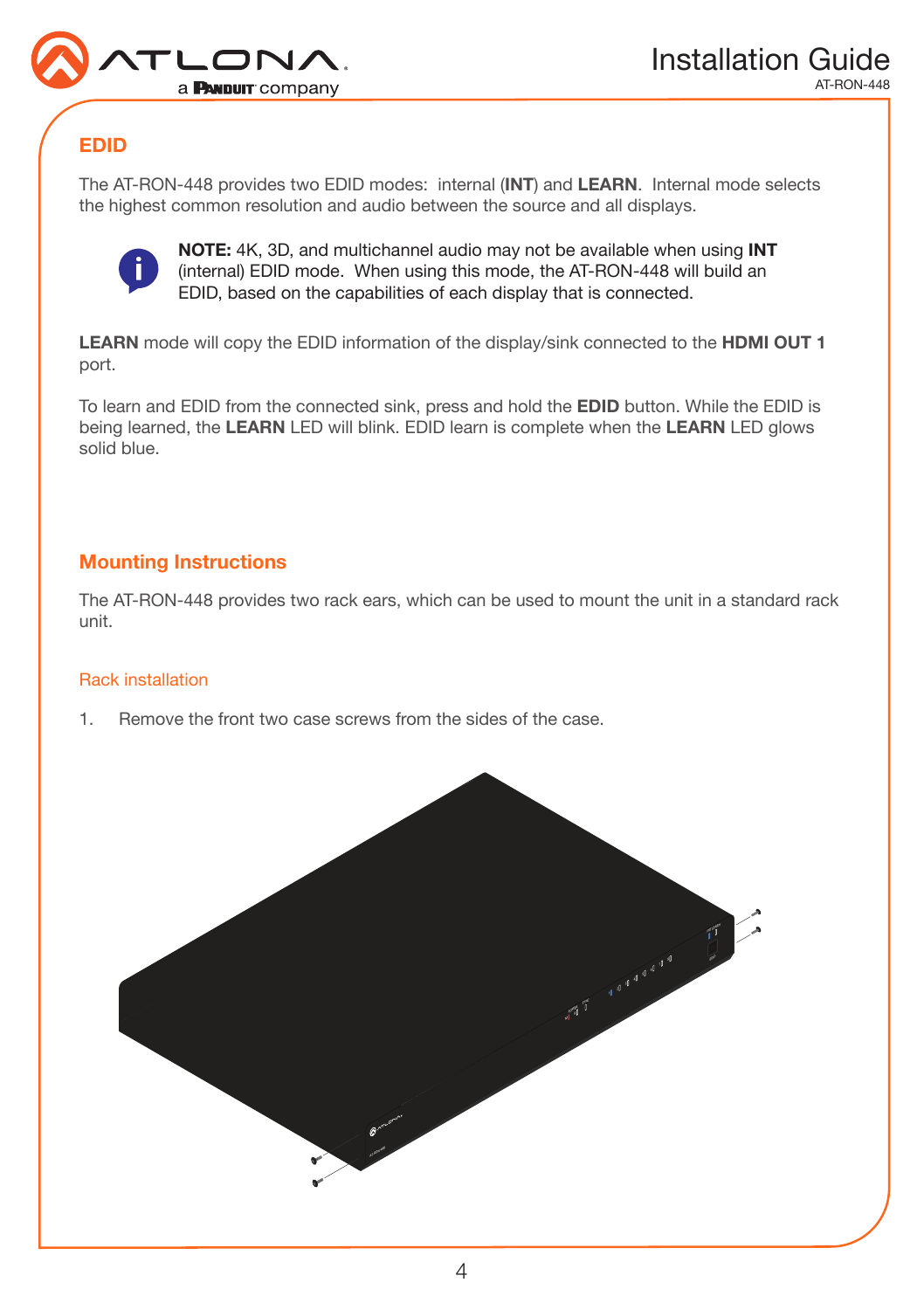

2. Attach the included rack ears to each side of the AT-RON-448 using the case screws.



3. Install the AT-RON-448 into a rack, using four rack screws.

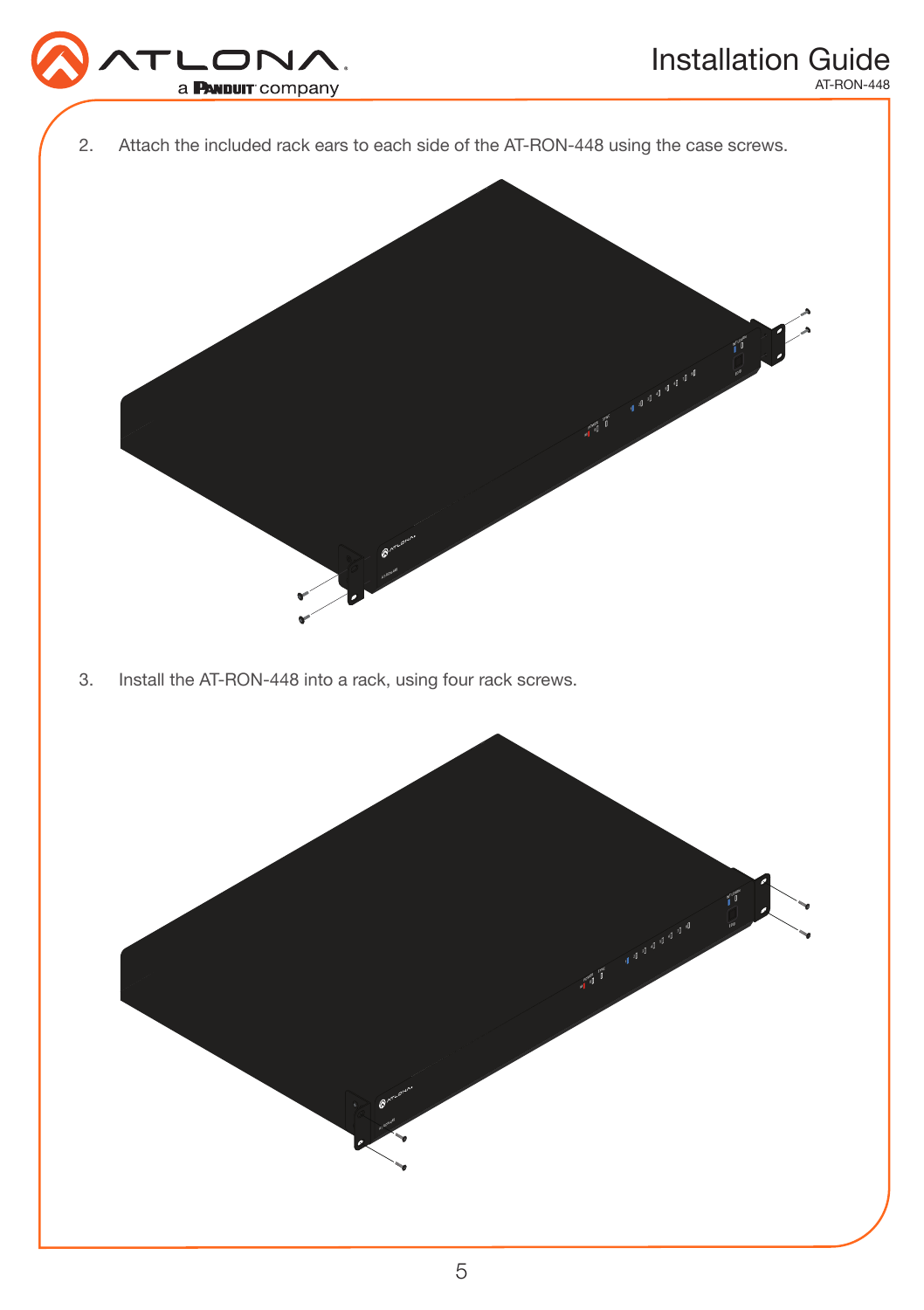

### Free-standing

The AT-RON-448 can be placed freestanding on top of a desk, a table, or in a cabinet. To prevent damage to the surfaces or unnecessary movement of the unit, four feet have been included.

- 1. Turn the unit upside down.
- 2. Install each foot using the included feet screws, the rubber grips of the feet should be facing up during installation.
- 3. Turn the unit right-side up and place it in the desired location.

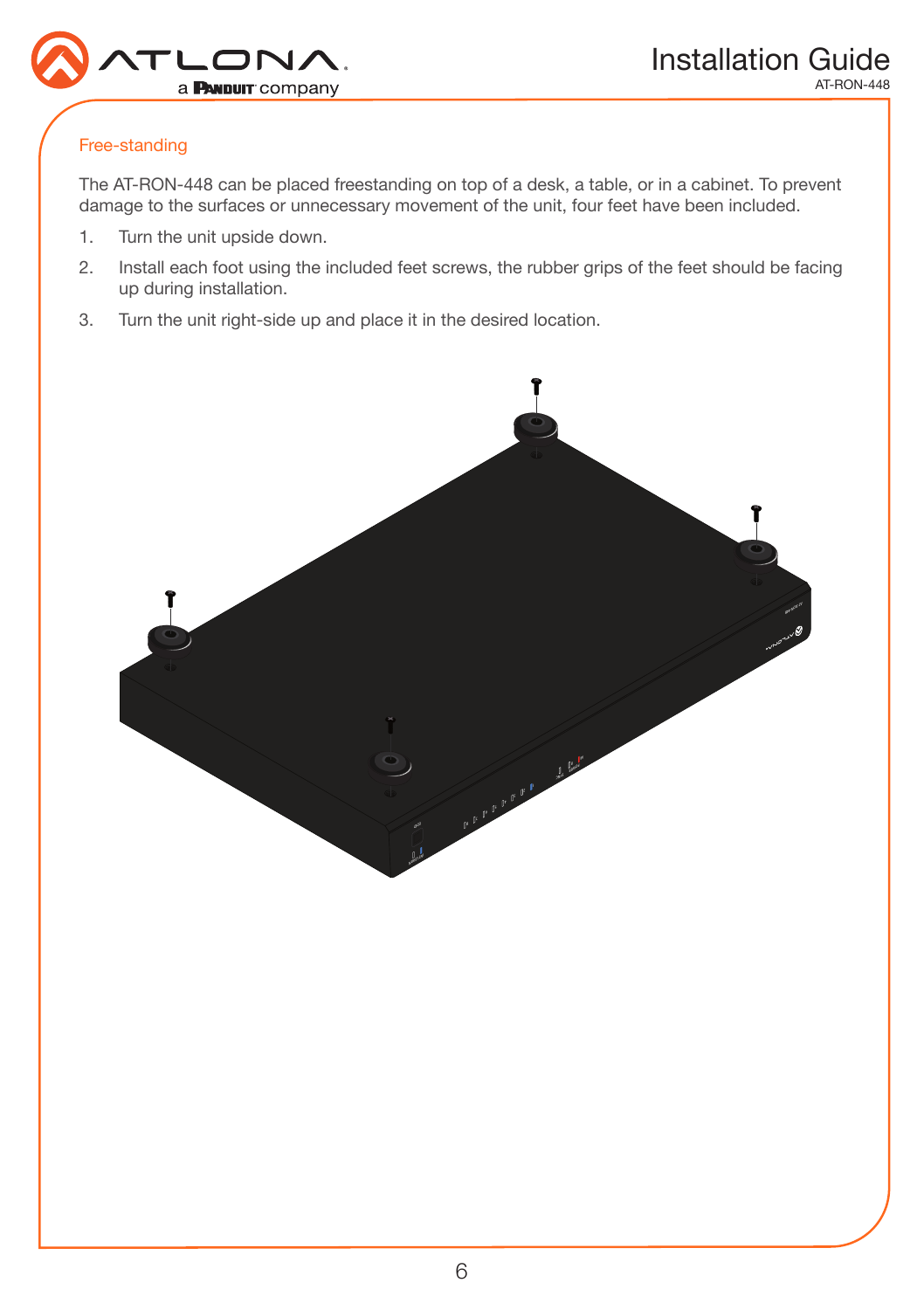